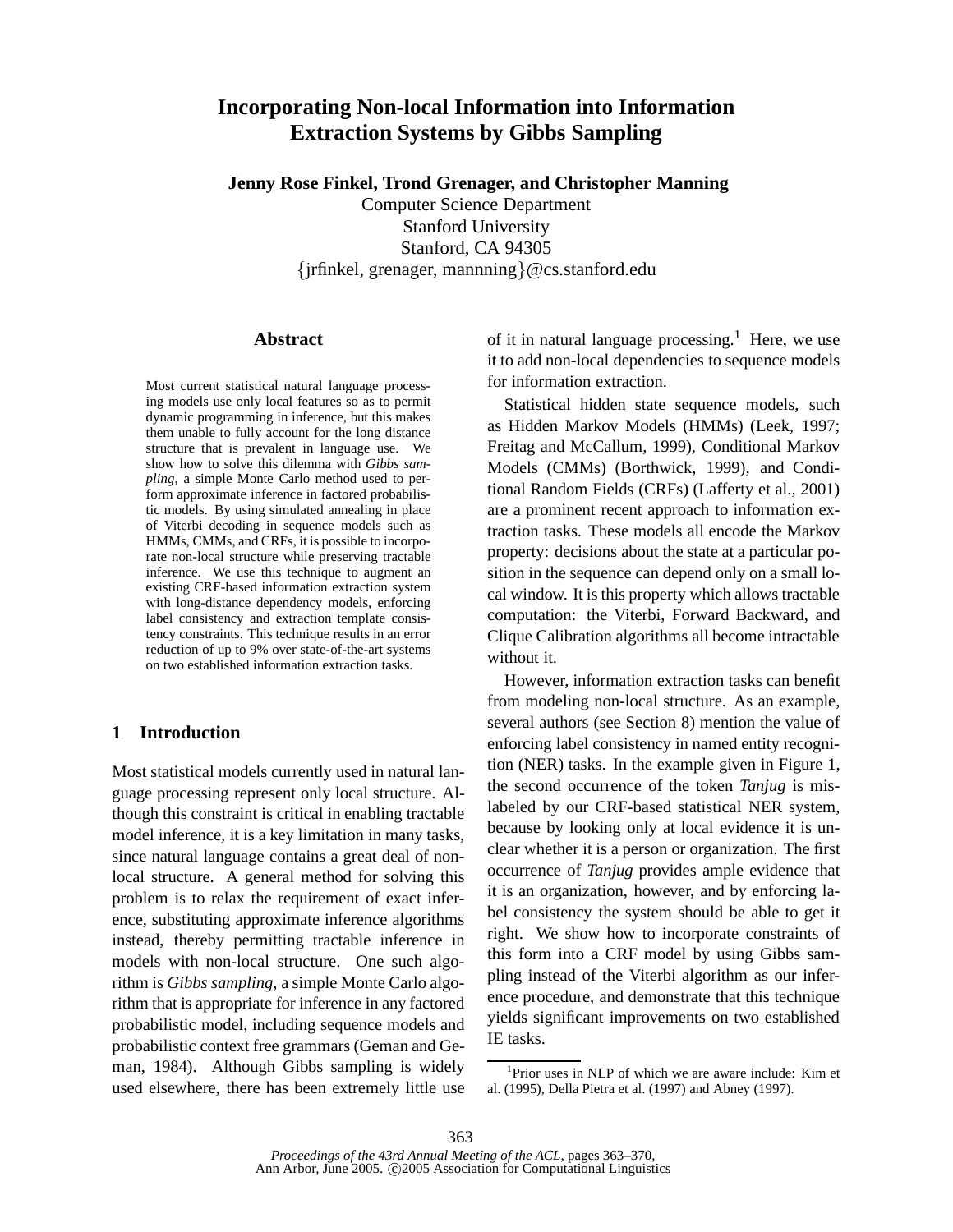

Figure 1: An example of the label consistency problem excerpted from a document in the CoNLL 2003 English dataset.

# **2 Gibbs Sampling for Inference in Sequence Models**

In hidden state sequence models such as HMMs, CMMs, and CRFs, it is standard to use the Viterbi algorithm, a dynamic programming algorithm, to infer the most likely hidden state sequence given the input and the model (see, e.g., Rabiner (1989)). Although this is the only tractable method for exact computation, there are other methods for computing an approximate solution. Monte Carlo methods are a simple and effective class of methods for approximate inference based on sampling. Imagine we have a hidden state sequence model which defines a probability distribution over state sequences conditioned on any given input. With such a model M we should be able to compute the conditional probability  $P_M(s|\mathbf{o})$  of any state sequence s =  ${s_0, \ldots, s_N}$  given some observed input sequence  $\mathbf{o} = \{o_0, \ldots, o_N\}$ . One can then sample sequences from the conditional distribution defined by the model. These samples are likely to be in high probability areas, increasing our chances of finding the maximum. The challenge is how to sample sequences efficiently from the conditional distribution defined by the model.

*Gibbs sampling* provides a clever solution (Geman and Geman, 1984). Gibbs sampling defines a Markov chain in the space of possible variable assignments (in this case, hidden state sequences) such that the stationary distribution of the Markov chain *is* the joint distribution over the variables. Thus it is called a Markov Chain Monte Carlo (MCMC) method; see Andrieu et al. (2003) for a good MCMC tutorial. In practical terms, this means that we can walk the Markov chain, occasionally outputting samples, and that these samples are guaranteed to be drawn from the target distribution. Furthermore, the chain is defined in very simple terms: from each state sequence we can only transition to a state sequence obtained by changing the state at any one position  $i$ , and the distribution over these possible transitions is just

$$
P_G(\mathbf{s}^{(t)}|\mathbf{s}^{(t-1)}) = P_M(s_i^{(t)}|\mathbf{s}_{-i}^{(t-1)}, \mathbf{o}).
$$
 (1)

where  $s_{-i}$  is all states except  $s_i$ . In other words, the transition probability of the Markov chain is the conditional distribution of the label at the position given the rest of the sequence. This quantity is easy to compute in any Markov sequence model, including HMMs, CMMs, and CRFs. One easy way to walk the Markov chain is to loop through the positions  $i$ from 1 to  $N$ , and for each one, to resample the hidden state at that position from the distribution given in Equation 1. By outputting complete sequences at regular intervals (such as after resampling all N positions), we can sample sequences from the conditional distribution defined by the model.

This is still a gravely inefficient process, however. Random sampling may be a good way to estimate the shape of a probability distribution, but it is not an efficient way to do what we want: find the maximum. However, we cannot just transition greedily to higher probability sequences at each step, because the space is extremely non-convex. We can, however, borrow a technique from the study of non-convex optimization and use *simulated annealing* (Kirkpatrick et al., 1983). Geman and Geman (1984) show that it is easy to modify a Gibbs Markov chain to do annealing; at time  $t$  we replace the distribution in (1) with

$$
P_A(\mathbf{s}^{(t)}|\mathbf{s}^{(t-1)}) = \frac{P_M(s_i^{(t)}|\mathbf{s}_{-i}^{(t-1)}, \mathbf{o})^{1/c_t}}{\sum_j P_M(s_j^{(t)}|\mathbf{s}_{-j}^{(t-1)}, \mathbf{o})^{1/c_t}}
$$
(2)

where  $\mathbf{c} = \{c_0, \dots, c_T\}$  defines a *cooling schedule*. At each step, we raise each value in the conditional distribution to an exponent and renormalize before sampling from it. Note that when  $c = 1$  the distribution is unchanged, and as  $c \rightarrow 0$  the distribution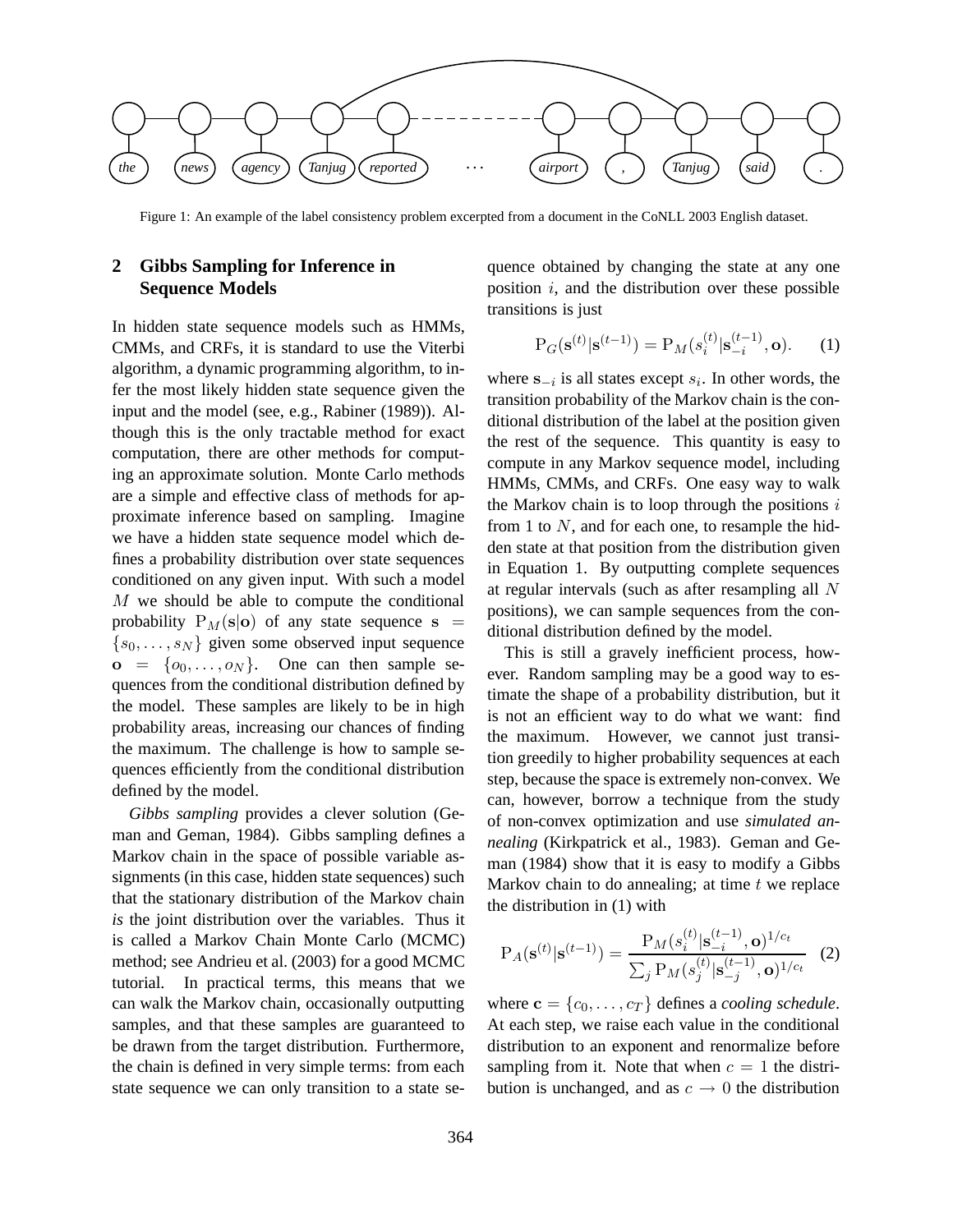| <b>Tnference</b> | CoNLL | Seminars |
|------------------|-------|----------|
| Viterbi          | 85.51 | 91.85    |
| Gibbs            | 85.54 | 91.85    |
| Sampling         | 85.51 | 91.85    |
|                  | 85.49 | 91.85    |
|                  | 85.51 | 91.85    |
|                  | 85.51 | 91.85    |
|                  | 85.51 | 91.85    |
|                  | 85.51 | 91.85    |
|                  | 85.51 | 91.85    |
|                  | 85.51 | 91.86    |
| Mean             | 85.51 | 91.85    |
| Std. Dev.        | 0.01  | 0.004    |

Table 1: An illustration of the effectiveness of Gibbs sampling, compared to Viterbi inference, for the two tasks addressed in this paper: the CoNLL named entity recognition task, and the CMU Seminar Announcements information extraction task. We show 10 runs of Gibbs sampling in the same CRF model that was used for Viterbi. For each run the sampler was initialized to a random sequence, and used a linear annealing schedule that sampled the complete sequence 1000 times. CoNLL performance is measured as per-entity  $F_1$ , and CMU Seminar Announcements performance is measured as per-token F<sub>1</sub>.

becomes sharper, and when  $c = 0$  the distribution places all of its mass on the maximal outcome, having the effect that the Markov chain always climbs uphill. Thus if we gradually decrease  $c$  from 1 to 0, the Markov chain increasingly tends to go uphill. This annealing technique has been shown to be an effective technique for stochastic optimization (Laarhoven and Arts, 1987).

To verify the effectiveness of Gibbs sampling and simulated annealing as an inference technique for hidden state sequence models, we compare Gibbs and Viterbi inference methods for a basic CRF, without the addition of any non-local model. The results, given in Table 1, show that if the Gibbs sampler is run long enough, its accuracy is the same as a Viterbi decoder.

#### **3 A Conditional Random Field Model**

Our basic CRF model follows that of Lafferty et al. (2001). We choose a CRF because it represents the state of the art in sequence modeling, allowing both discriminative training and the bi-directional flow of probabilistic information across the sequence. A CRF is a conditional sequence model which represents the probability of a hidden state sequence given some observations. In order to facilitate obtaining the conditional probabilities we need for Gibbs sampling, we generalize the CRF model in a

| <b>Feature</b>                      | <b>NER</b>                 | TF              |
|-------------------------------------|----------------------------|-----------------|
| Current Word                        |                            |                 |
| Previous Word                       |                            |                 |
| Next Word                           |                            |                 |
| Current Word Character n-gram       | all                        | Tength $\leq 6$ |
| <b>Current POS Tag</b>              |                            |                 |
| <b>Surrounding POS Tag Sequence</b> |                            |                 |
| <b>Current Word Shape</b>           |                            |                 |
| Surrounding Word Shape Sequence     |                            |                 |
| Presence of Word in Left Window     | $\overline{\text{size}}$ 4 | size 9          |
| Presence of Word in Right Window    | size 4                     | size 9          |

Table 2: Features used by the CRF for the two tasks: named entity recognition (NER) and template filling (TF).

way that is consistent with the Markov Network literature (see Cowell et al. (1999)): we create a linear chain of *cliques*, where each clique, c, represents the probabilistic relationship between an adjacent pair of states<sup>2</sup> using a *clique potential*  $\phi_c$ , which is just a table containing a value for each possible state assignment. The table is not a true probability distribution, as it only accounts for local interactions within the clique. The clique potentials themselves are defined in terms of exponential models conditioned on features of the observation sequence, and must be instantiated for each new observation sequence. The sequence of potentials in the clique chain then defines the probability of a state sequence (given the observation sequence) as

$$
P_{CRF}(\mathbf{s}|\mathbf{o}) \propto \prod_{i=1}^{N} \phi_i(s_{i-1}, s_i)
$$
 (3)

where  $\phi_i(s_{i-1}, s_i)$  is the element of the clique potential at position i corresponding to states  $s_{i-1}$  and  $s_i$ <sup>3</sup>

Although a full treatment of CRF training is beyond the scope of this paper (our technique assumes the model is already trained), we list the features used by our CRF for the two tasks we address in Table 2. During training, we regularized our exponential models with a quadratic prior and used the quasi-Newton method for parameter optimization. As is customary, we used the Viterbi algorithm to infer the most likely state sequence in a CRF.

 ${}^{2}$ CRFs with larger cliques are also possible, in which case the potentials represent the relationship between a subsequence of  $k$  adjacent states, and contain  $|S|^k$  elements.

<sup>&</sup>lt;sup>3</sup>To handle the start condition properly, imagine also that we define a distinguished start state  $s_0$ .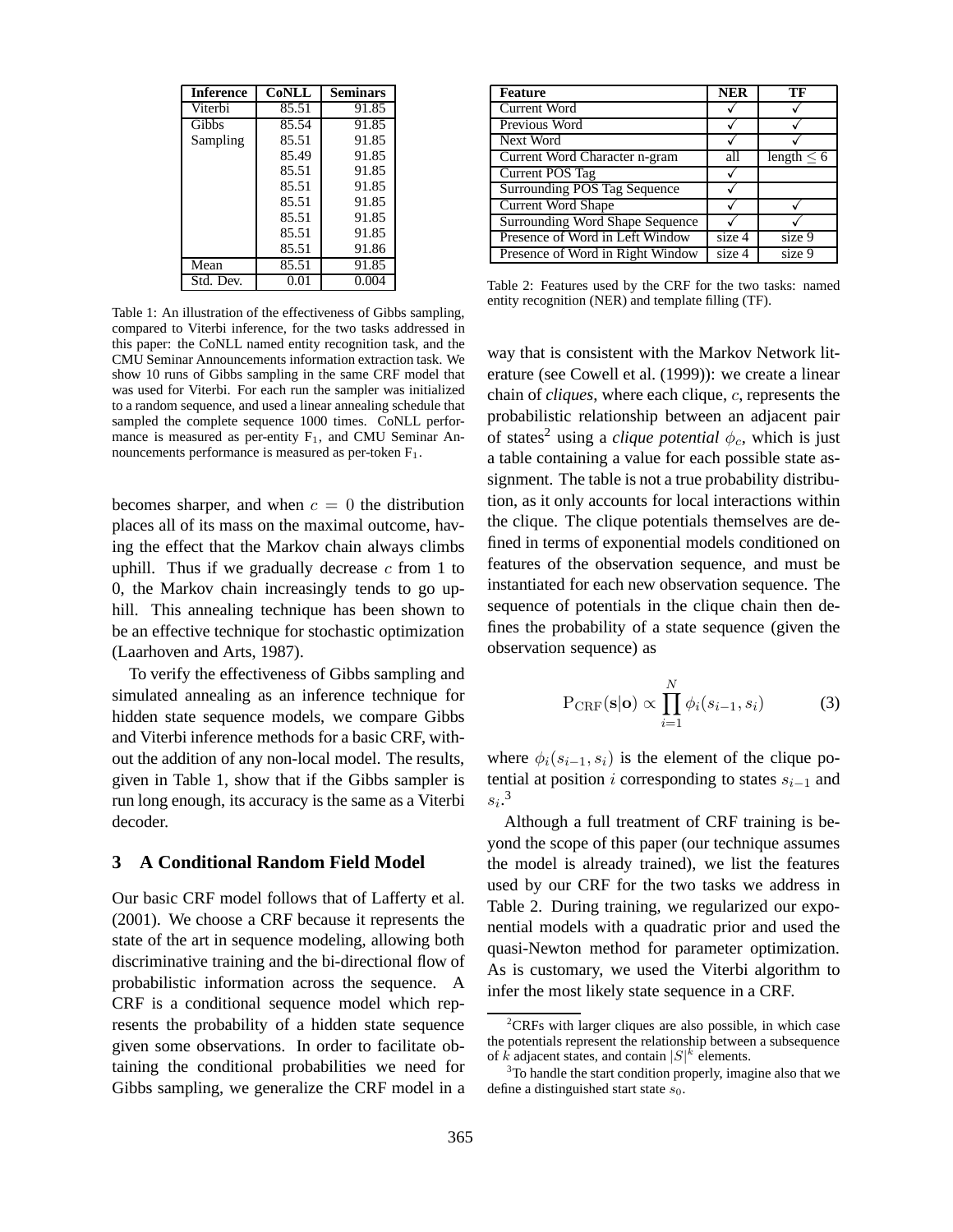The clique potentials of the CRF, instantiated for some observation sequence, can be used to easily compute the conditional distribution over states at a position given in Equation 1. Recall that at position  $i$  we want to condition on the states in the rest of the sequence. The state at this position can be influenced by any other state that it shares a clique with; in particular, when the clique size is 2, there are 2 such cliques. In this case the Markov blanket of the state (the minimal set of states that renders a state conditionally independent of all other states) consists of the two neighboring states and the observation sequence, all of which are observed. The conditional distribution at position  $i$  can then be computed simply as

$$
P_{CRF}(s_i|\mathbf{s}_{-i},\mathbf{o}) \propto \phi_i(s_{i-1},s_i)\phi_{i+1}(s_i,s_{i+1}) \quad (4)
$$

where the factor tables  $F$  in the clique chain are already conditioned on the observation sequence.

#### **4 Datasets and Evaluation**

We test the effectiveness of our technique on two established datasets: the CoNLL 2003 English named entity recognition dataset, and the CMU Seminar Announcements information extraction dataset.

### **4.1 The CoNLL NER Task**

This dataset was created for the shared task of the Seventh Conference on Computational Natural Language Learning  $(CoNLL)$ ,<sup>4</sup> which concerned named entity recognition. The English data is a collection of Reuters newswire articles annotated with four entity types: *person* (PER), *location* (LOC), *organization* (ORG), and *miscellaneous* (MISC). The data is separated into a training set, a development set (testa), and a test set (testb). The training set contains 945 documents, and approximately 203,000 tokens. The development set has 216 documents and approximately 51,000 tokens, and the test set has 231 documents and approximately 46,000 tokens.

We evaluate performance on this task in the manner dictated by the competition so that results can be properly compared. Precision and recall are evaluated on a per-entity basis (and combined into an  $F_1$ ) score). There is no partial credit; an incorrect entity

boundary is penalized as both a false positive and as a false negative.

#### **4.2 The CMU Seminar Announcements Task**

This dataset was developed as part of Dayne Freitag's dissertation research Freitag (1998).<sup>5</sup> It consists of 485 emails containing seminar announcements at Carnegie Mellon University. It is annotated for four fields: *speaker*, *location*, *start time*, and *end time*. Sutton and McCallum (2004) used 5-fold cross validation when evaluating on this dataset, so we obtained and used their data splits, so that results can be properly compared. Because the entire dataset is used for testing, there is no development set. We also used their evaluation metric, which is slightly different from the method for CoNLL data. Instead of evaluating precision and recall on a per-entity basis, they are evaluated on a per-token basis. Then, to calculate the overall  $F_1$  score, the  $F_1$  scores for each class are averaged.

#### **5 Models of Non-local Structure**

Our models of non-local structure are themselves just sequence models, defining a probability distribution over all possible state sequences. It is possible to flexibly model various forms of constraints in a way that is sensitive to the linguistic structure of the data (e.g., one can go beyond imposing just exact identity conditions). One could imagine many ways of defining such models; for simplicity we use the form

$$
P_M(s|o) \propto \prod_{\lambda \in \Lambda} \theta_{\lambda}^{\#(\lambda, s, o)}
$$
 (5)

where the product is over a set of violation types  $\Lambda$ , and for each violation type  $\lambda$  we specify a penalty parameter  $\theta_{\lambda}$ . The exponent  $\#(\lambda, \mathbf{s}, \mathbf{o})$  is the count of the number of times that the violation  $\lambda$  occurs in the state sequence s with respect to the observation sequence o. This has the effect of assigning sequences with more violations a lower probability. The particular violation types are defined specifically for each task, and are described in the following two sections.

This model, as defined above, is not normalized, and clearly it would be expensive to do so. This

<sup>4</sup>Available at *http://cnts.uia.ac.be/conll2003/ner/*.

<sup>5</sup>Available at *http://nlp.shef.ac.uk/dot.kom/resources.html*.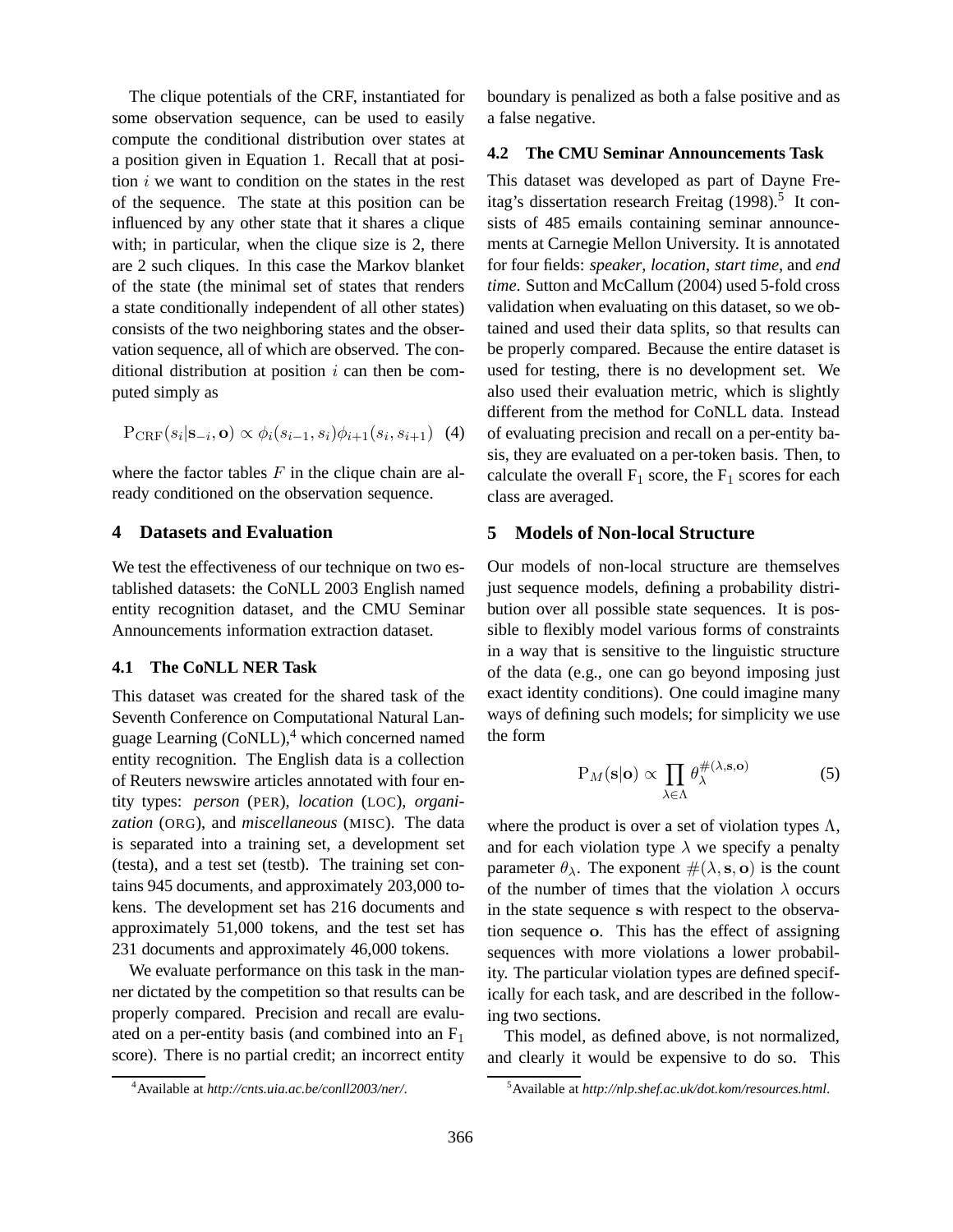|             | <b>PER</b> | LOC  | ORG  | <b>MISC</b> |
|-------------|------------|------|------|-------------|
| <b>PER</b>  | 3141       |      |      |             |
| <b>LOC</b>  |            | 6436 | 188  |             |
| ORG         |            |      | 2975 |             |
| <b>MISC</b> |            |      |      | 2030        |

Table 3: Counts of the number of times multiple occurrences of a token sequence is labeled as different entity types in the same document. Taken from the CoNLL training set.

|             | PER  | LOC | ORG | <b>MISC</b> |
|-------------|------|-----|-----|-------------|
| <b>PER</b>  | 1941 |     |     |             |
| LOC         |      | 167 |     | 63          |
| ORG         | 22   | 328 | 819 | 191         |
| <b>MISC</b> | 4    | 224 |     | 365         |

Table 4: Counts of the number of times an entity sequence is labeled differently from an occurrence of a subsequence of it elsewhere in the document. Rows correspond to sequences, and columns to subsequences. Taken from the CoNLL training set.

doesn't matter, however, because we only use the model for Gibbs sampling, and so only need to compute the conditional distribution at a single position  $i$  (as defined in Equation 1). One (inefficient) way to compute this quantity is to enumerate all possible sequences differing only at position  $i$ , compute the score assigned to each by the model, and renormalize. Although it seems expensive, this computation can be made very efficient with a straightforward memoization technique: at all times we maintain data structures representing the relationship between entity labels and token sequences, from which we can quickly compute counts of different types of violations.

#### **5.1 CoNLL Consistency Model**

Label consistency structure derives from the fact that within a particular document, different occurrences of a particular token sequence are unlikely to be labeled as different entity types. Although any one occurrence may be ambiguous, it is unlikely that all instances are unclear when taken together.

The CoNLL training data empirically supports the strength of the label consistency constraint. Table 3 shows the counts of entity labels for each pair of identical token sequences within a document, where both are labeled as an entity. Note that inconsistent labelings are very rare.<sup>6</sup> In addition, we also

want to model subsequence constraints: having seen *Geoff Woods* earlier in a document as a person is a good indicator that a subsequent occurrence of *Woods* should also be labeled as a person. However, if we examine all cases of the labelings of other occurrences of subsequences of a labeled entity, we find that the consistency constraint does not hold nearly so strictly in this case. As an example, one document contains references to both *The China Daily*, a newspaper, and *China*, the country. Counts of subsequence labelings within a document are listed in Table 4. Note that there are many offdiagonal entries: the *China Daily* case is the most common, occurring 328 times in the dataset.

The penalties used in the long distance constraint model for CoNLL are the Empirical Bayes estimates taken directly from the data (Tables 3 and 4), except that we change counts of  $0$  to be 1, so that the distribution remains positive. So the estimate of a PER also being an ORG is  $\frac{5}{3151}$ ; there were 5 instance of an entity being labeled as both, PER appeared 3150 times in the data, and we add 1 to this for smoothing, because PER-MISC never occured. However, when we have a phrase labeled differently in two different places, continuing with the PER-ORG example, it is unclear if we should penalize it as PER that is also an ORG or an ORG that is also a PER. To deal with this, we multiply the square roots of each estimate together to form the penalty term. The penalty term is then multiplied in a number of times equal to the length of the offending entity; this is meant to "encourage" the entity to shrink.<sup>7</sup> For example, say we have a document with three entities, *Rotor Volgograd* twice, once labeled as PER and once as ORG, and *Rotor*, labeled as an ORG. The likelihood of a PER also being an ORG is  $\frac{5}{3151}$ , and of an ORG also being a PER is  $\frac{5}{3169}$ , so the penalty for this violation is  $(\sqrt{\frac{5}{3151}} \times \sqrt{\frac{5}{3151}})^2$ . The likelihood of a ORG being a subphrase of a PER is  $\frac{2}{842}$ . So the total penalty would be  $\frac{5}{3151} \times \frac{5}{3169} \times \frac{2}{842}$ .

 ${}^{6}$ A notable exception is the labeling of the same text as both organization and location within the same document. This is a consequence of the large portion of sports news in the CoNLL

dataset, so that city names are often also team names.

While there is no theoretical justification for this, we found it to work well in practice.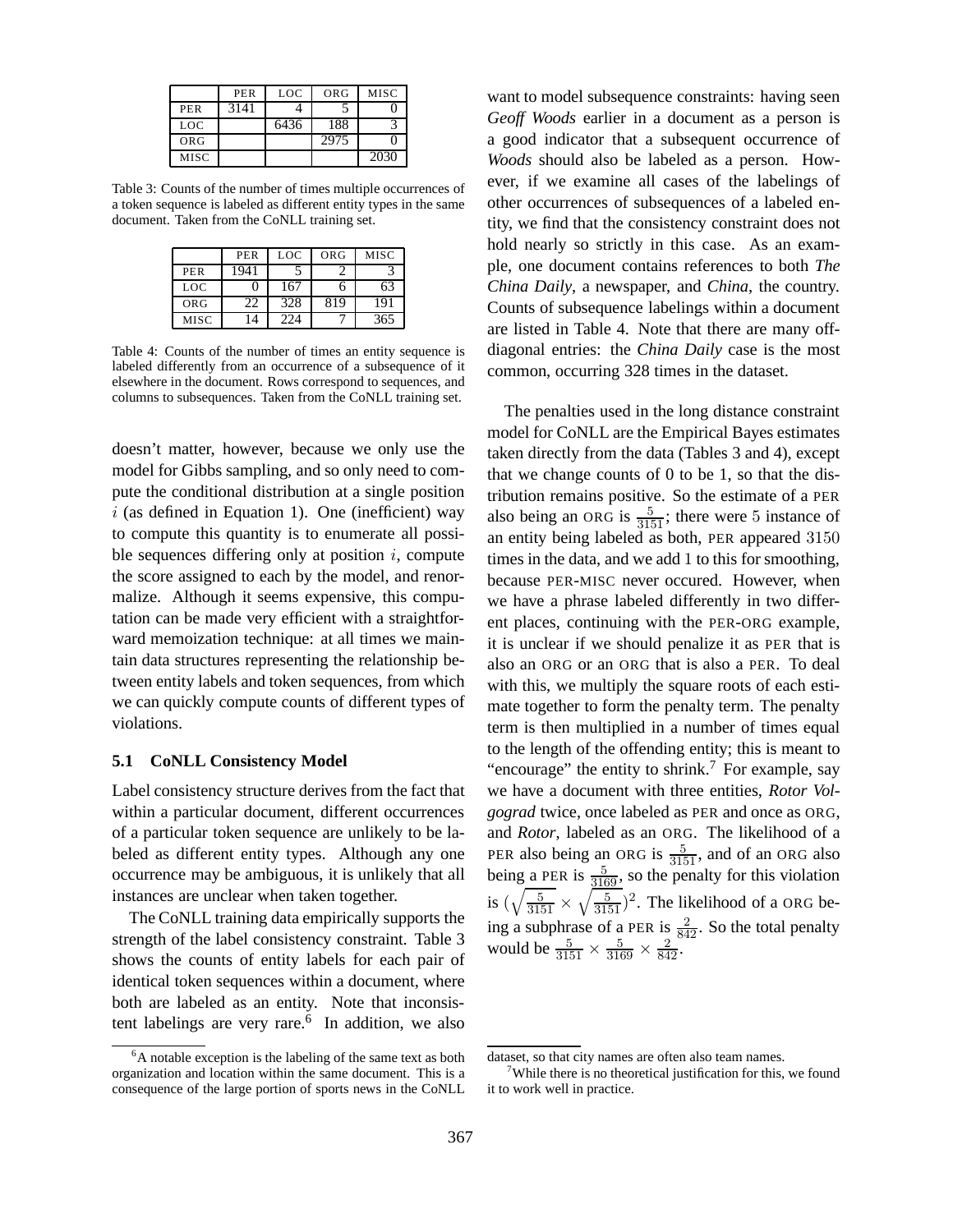# **5.2 CMU Seminar Announcements Consistency Model**

Due to the lack of a development set, our consistency model for the CMU Seminar Announcements is much simpler than the CoNLL model, the numbers where selected due to our intuitions, and we did not spend much time hand optimizing the model. Specifically, we had three constraints. The first is that all entities labeled as *start time* are normalized, and are penalized if they are inconsistent. The second is a corresponding constraint for end times. The last constraint attempts to consistently label the speakers. If a phrase is labeled as a *speaker*, we assume that the last word is the speaker's last name, and we penalize for each occurrance of that word which is not also labeled *speaker*. For the start and end times the penalty is multiplied in based on how many words are in the entity. For the speaker, the penalty is only multiplied in once. We used a hand selected penalty of  $\exp -4.0$ .

#### **6 Combining Sequence Models**

In the previous section we defined two models of non-local structure. Now we would like to incorporate them into the local model (in our case, the trained CRF), and use Gibbs sampling to find the most likely state sequence. Because both the trained CRF and the non-local models are themselves sequence models, we simply combine the two models into a *factored* sequence model of the following form

$$
P_F(s|o) \propto P_M(s|o)P_L(s|o)
$$
 (6)

where  $M$  is the local CRF model,  $L$  is the new nonlocal model, and  $F$  is the factored model.<sup>8</sup> In this form, the probability again looks difficult to compute (because of the normalizing factor, a sum over all hidden state sequences of length  $N$ ). However, since we are only using the model for Gibbs sampling, we never need to compute the distribution explicitly. Instead, we need only the conditional probability of each position in the sequence, which can be computed as

$$
P_F(s_i|\mathbf{s}_{-i},\mathbf{o}) \propto P_M(s_i|\mathbf{s}_{-i},\mathbf{o})P_L(s_i|\mathbf{s}_{-i},\mathbf{o}).
$$
 (7)

| CoNLL                  |       |       |       |       |       |
|------------------------|-------|-------|-------|-------|-------|
| Approach               | LOC   | ORG   | MISC  | PER   | AI.I  |
| <b>B&amp;M LT-RMN</b>  |       |       |       |       | 80.09 |
| <b>B&amp;M GLT-RMN</b> |       |       |       |       | 82.30 |
| Local+Viterbi          | 88.16 | 80.83 | 78.51 | 90.36 | 85.51 |
| NonLoc+Gibbs           | 88.51 | 81 72 | 80.43 | 92.29 | 86.86 |

Table 5:  $F_1$  scores of the local CRF and non-local models on the CoNLL 2003 named entity recognition dataset. We also provide the results from Bunescu and Mooney (2004) for comparison.

| <b>CMU Seminar Announcements</b> |              |              |              |       |       |
|----------------------------------|--------------|--------------|--------------|-------|-------|
| Approach                         | <b>STIME</b> | <b>ETIME</b> | <b>SPEAK</b> | LOC.  | AI.L  |
| S&M CRF                          | 97.5         | 97.5         | 88.3         | 77.3  | 90.2  |
| <b>S&amp;M Skip-CRF</b>          | 96.7         | 97.2         | 88.1         | 80.4  | 90.6  |
| Local+Viterbi                    | 96.67        | 97.36        | 83.39        | 89.98 | 91.85 |
| NonLoc+Gibbs                     | 97.11        | 97.89        | 84.16        | 90.00 | 92.29 |

Table 6:  $F_1$  scores of the local CRF and non-local models on the CMU Seminar Announcements dataset. We also provide the results from Sutton and McCallum (2004) for comparison.

At inference time, we then sample from the Markov chain defined by this transition probability.

# **7 Results and Discussion**

In our experiments we compare the impact of adding the non-local models with Gibbs sampling to our baseline CRF implementation. In the CoNLL named entity recognition task, the non-local models increase the  $F_1$  accuracy by about 1.3%. Although such gains may appear modest, note that they are achieved relative to a near state-of-the-art NER system: the winner of the CoNLL English task reported an  $F_1$  score of 88.76. In contrast, the increases published by Bunescu and Mooney (2004) are relative to a baseline system which scores only 80.9% on the same task. Our performance is similar on the CMU Seminar Announcements dataset. We show the per-field  $F_1$  results that were reported by Sutton and McCallum (2004) for comparison, and note that we are again achieving gains against a more competitive baseline system.

For all experiments involving Gibbs sampling, we used a linear cooling schedule. For the CoNLL dataset we collected 200 samples per trial, and for the CMU Seminar Announcements we collected 100 samples. We report the average of all trials, and in all cases we outperform the baseline with greater than 95% confidence, using the standard t-test. The trials had low standard deviations - 0.083% and 0.007% and high minimun F-scores - 86.72%, and 92.28%

<sup>&</sup>lt;sup>8</sup>This model double-generates the state sequence conditioned on the observations. In practice we don't find this to be a problem.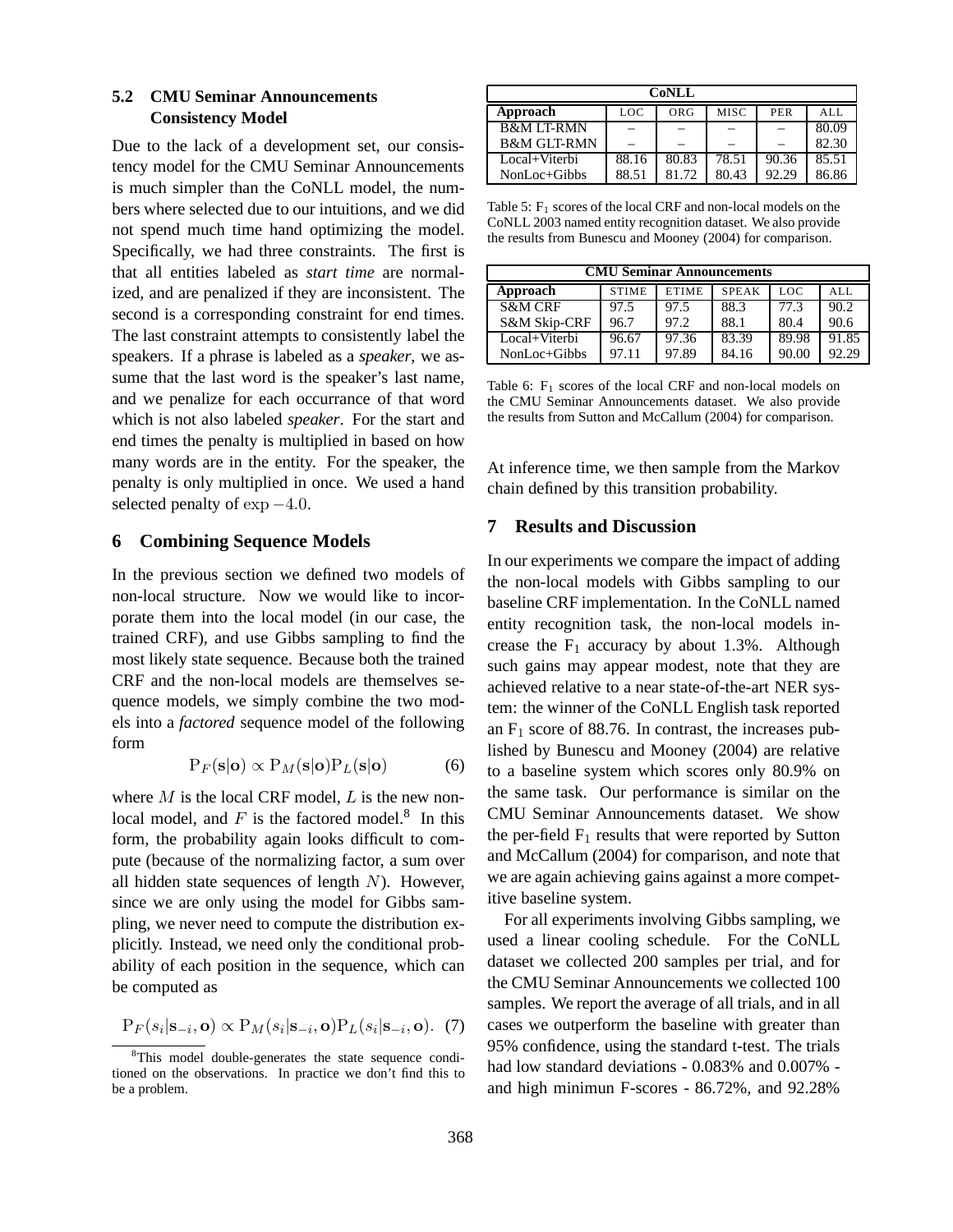- for the CoNLL and CMU Seminar Announcements respectively, demonstrating the stability of our method.

The biggest drawback to our model is the computational cost. Taking 100 samples dramatically increases test time. Averaged over 3 runs on both Viterbi and Gibbs, CoNLL testing time increased from 55 to 1738 seconds, and CMU Seminar Announcements testing time increases from 189 to 6436 seconds.

## **8 Related Work**

Several authors have successfully incorporated a label consistency constraint into probabilistic sequence model named entity recognition systems. Mikheev et al. (1999) and Finkel et al. (2004) incorporate label consistency information by using adhoc multi-stage labeling procedures that are effective but special-purpose. Malouf (2002) and Curran and Clark (2003) condition the label of a token at a particular position on the label of the most recent previous instance of that same token in a prior sentence of the same document. Note that this violates the Markov property, but is achieved by slightly relaxing the requirement of exact inference. Instead of finding the maximum likelihood sequence over the entire document, they classify one sentence at a time, allowing them to condition on the maximum likelihood sequence of previous sentences. This approach is quite effective for enforcing label consistency in many NLP tasks, however, it permits a forward flow of information only, which is not sufficient for all cases of interest. Chieu and Ng (2002) propose a solution to this problem: for each token, they define additional features taken from other occurrences of the same token in the document. This approach has the added advantage of allowing the training procedure to automatically learn good weightings for these "global" features relative to the local ones. However, this approach cannot easily be extended to incorporate other types of non-local structure.

The most relevant prior works are Bunescu and Mooney (2004), who use a *Relational Markov Network* (RMN) (Taskar et al., 2002) to explicitly models long-distance dependencies, and Sutton and Mc-Callum (2004), who introduce *skip-chain CRFs*, which maintain the underlying CRF sequence model (which (Bunescu and Mooney, 2004) lack) while adding *skip edges* between distant nodes. Unfortunately, in the RMN model, the dependencies must be defined in the model structure before doing any inference, and so the authors use crude heuristic part-of-speech patterns, and then add dependencies between these text spans using *clique templates*. This generates a extremely large number of overlapping candidate entities, which then necessitates additional templates to enforce the constraint that text subsequences cannot both be different entities, something that is more naturally modeled by a CRF. Another disadvantage of this approach is that it uses *loopy belief propagation* and a voted perceptron for approximate learning and inference – ill-founded and inherently unstable algorithms which are noted by the authors to have caused convergence problems. In the *skip-chain CRFs* model, the decision of which nodes to connect is also made heuristically, and because the authors focus on named entity recognition, they chose to connect all pairs of identical capitalized words. They also utilize loopy belief propagation for approximate learning and inference.

While the technique we propose is similar mathematically and in spirit to the above approaches, it differs in some important ways. Our model is implemented by adding additional constraints into the model at inference time, and does not require the preprocessing step necessary in the two previously mentioned works. This allows for a broader class of long-distance dependencies, because we do not need to make any initial assumptions about which nodes should be connected, and is helpful when you wish to model relationships between nodes which are the same class, but may not be similar in any other way. For instance, in the CMU Seminar Announcements dataset, we can normalize all entities labeled as a *start time* and penalize the model if multiple, nonconsistent times are labeled. This type of constraint cannot be modeled in an RMN or a skip-CRF, because it requires the knowledge that both entities are given the same class label.

We also allow dependencies between multi-word phrases, and not just single words. Additionally, our model can be applied on top of a pre-existing trained sequence model. As such, our method does not require complex training procedures, and can